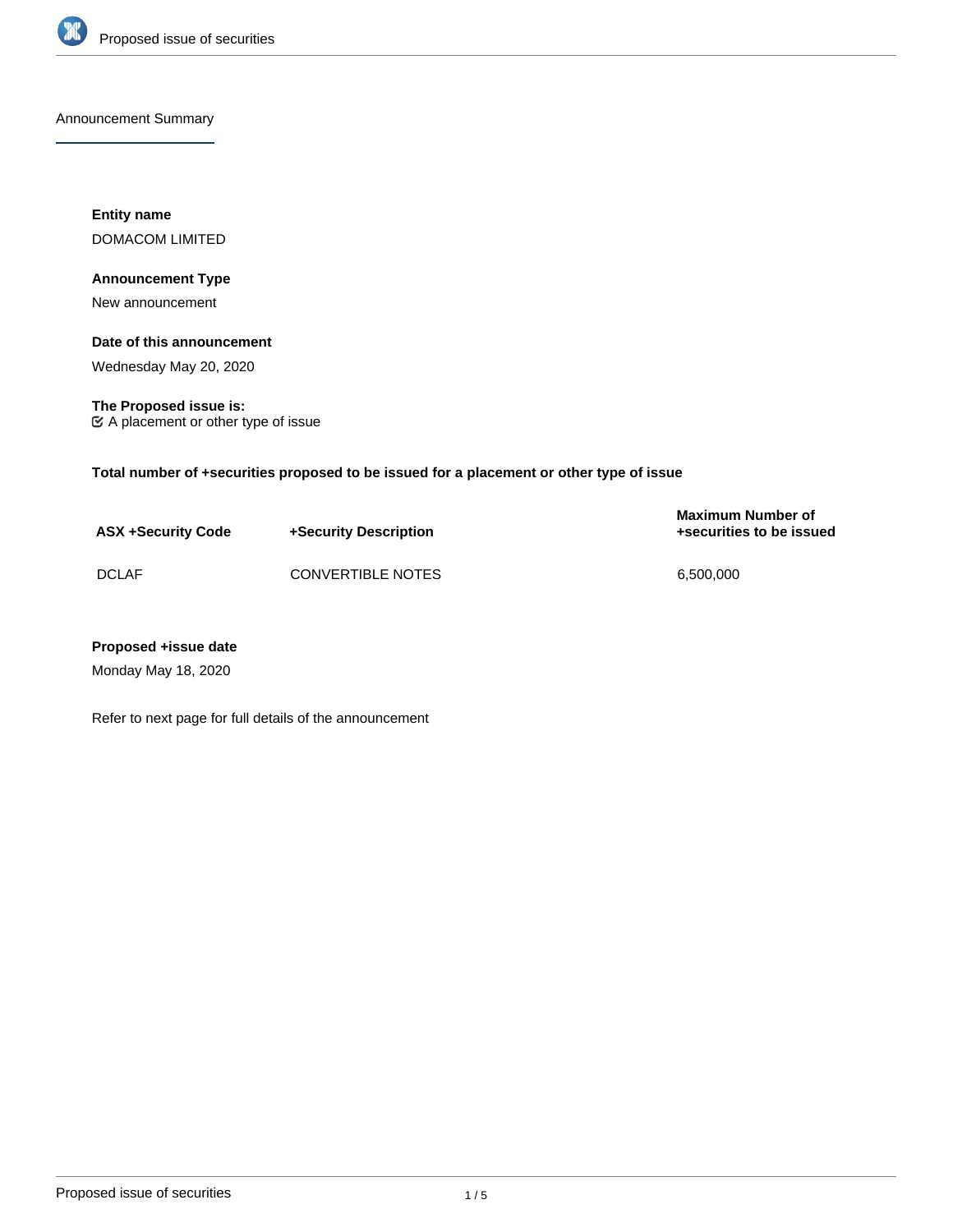

Part 1 - Entity and announcement details

## **1.1 Name of +Entity**

#### DOMACOM LIMITED

We (the entity named above) give ASX the following information about a proposed issue of +securities and, if ASX agrees to +quote any of the +securities (including any rights) on a +deferred settlement basis, we agree to the matters set out in Appendix 3B of the ASX Listing Rules.

**1.2 Registered Number Type**

ABN

**Registration Number**

69604384885

**1.3 ASX issuer code**

**DCL** 

# **1.4 The announcement is**

New announcement

## **1.5 Date of this announcement**

Wednesday May 20, 2020

## **1.6 The Proposed issue is:**

 $\mathfrak{C}$  A placement or other type of issue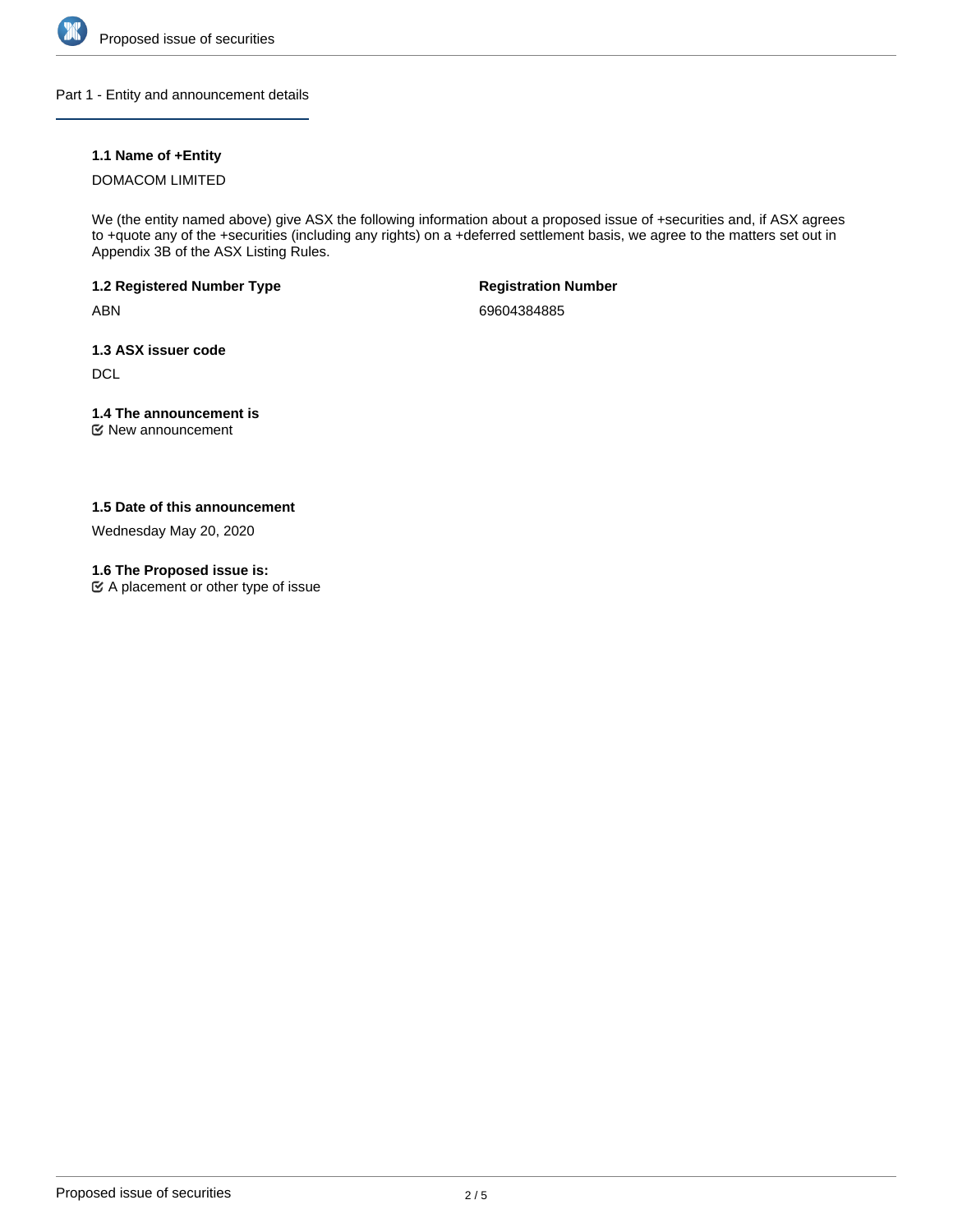

Part 7 - Details of proposed placement or other issue

Part 7A - Conditions

**7A.1 - Are any of the following approvals required for the placement or other type of issue?**

- **+Security holder approval**
- **Court approval**
- **Lodgement of court order with +ASIC**
- **ACCC approval**
- **FIRB approval**
- **Another approval/condition external to the entity**

No

Part 7B - Issue details

**Is the proposed security a 'New class' (+securities in a class that is not yet quoted or recorded by ASX) or an 'Existing class' (additional securities in a class that is already quoted or recorded by ASX)?** Existing class

**Will the proposed issue of this +security include an offer of attaching +securities?** No

Details of +securities proposed to be issued

**ASX +Security Code and Description**

DCLAF : CONVERTIBLE NOTES

**Maximum Number of +securities proposed to be issued**

6,500,000

#### **Purpose of the issue**

650,000 existing \$1.00 convertible notes issued on 25 January 2018 have had the maturity date extended by 12 months to 25 January 2022 and conversion price changed from \$0.20 to \$0.10.

#### **Offer price details for retail security holders**

| In what currency is the cash | What is the issue price per |
|------------------------------|-----------------------------|
| consideration being paid?    | +security?                  |
| AUD - Australian Dollar      | AUD 1.00000                 |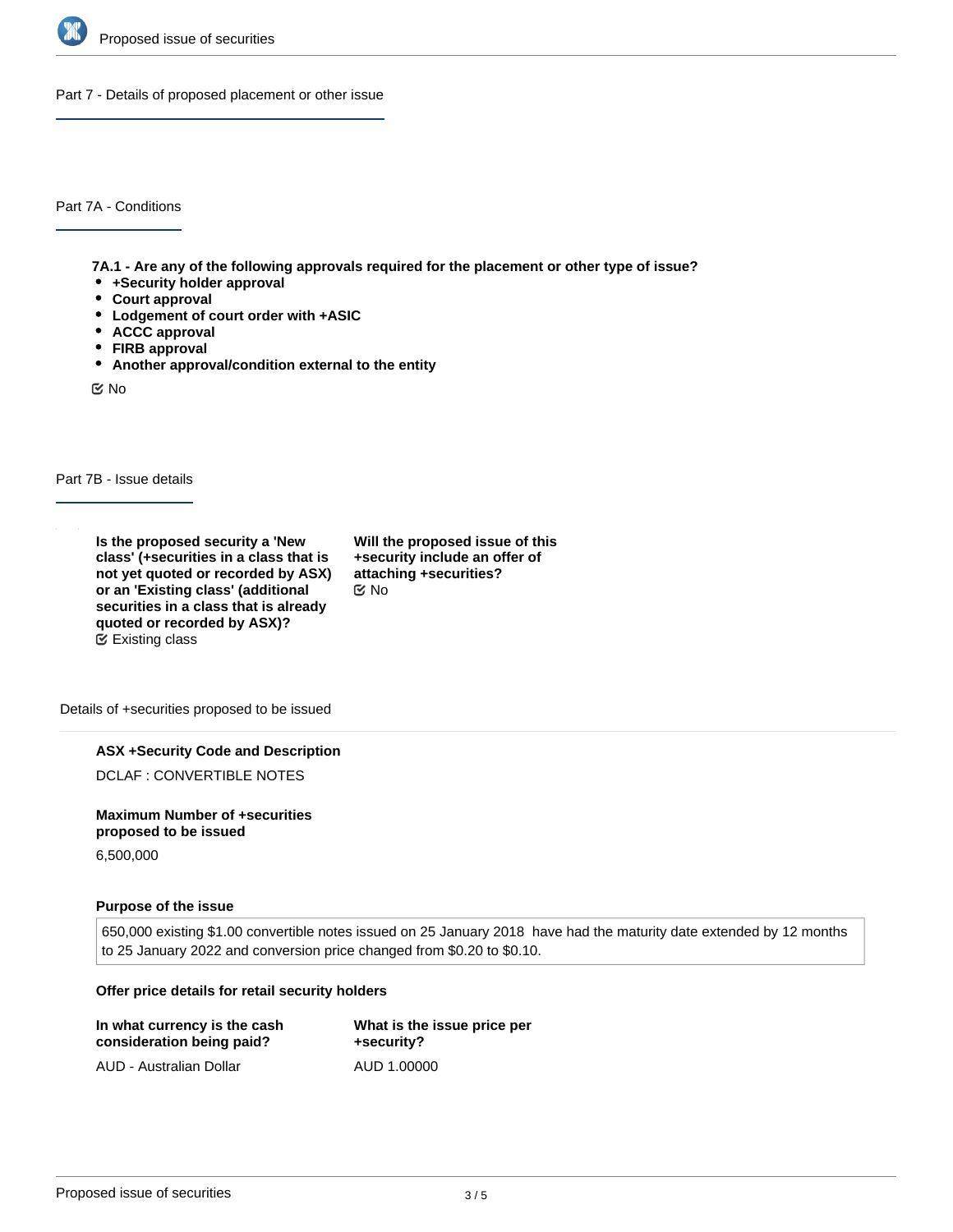

**Will these +securities rank equally in all respects from their issue date with the existing issued +securities in that class?** Yes

**Oversubscription & Scale back details**

**May a scale back be applied to this event?** No

Part 7C - Timetable

**7C.1 Proposed +issue date** Monday May 18, 2020

Part 7D - Listing Rule requirements

**7D.1 Has the entity obtained, or is it obtaining, +security holder approval for the issue under listing rule 7.1?** No

**7D.1b Are any of the +securities proposed to be issued without +security holder approval using the entity's 15% placement capacity under listing rule 7.1?** Yes

**7D.1b ( i ) How many +securities are proposed to be issued without security holder approval using the entity's 15% placement capacity under listing rule 7.1?**

650,000 existing convertible notes have been extended by 12 months and have an amended conversion rate of \$0.10 calculated as leading to the potential issue of 6,500,000 ordinary shares.

**7D.1c Are any of the +securities proposed to be issued without +security holder approval using the entity's additional 10% placement capacity under listing rule 7.1A (if applicable)?** No

**7D.2 Is a party referred to in listing rule 10.11.1 participating in the proposed issue?** No

**7D.3 Will any of the +securities to be issued be +restricted securities for the purposes of the listing rules?** No

**7D.4 Will any of the +securities to be issued be subject to +voluntary escrow?** No

Part 7E - Fees and expenses